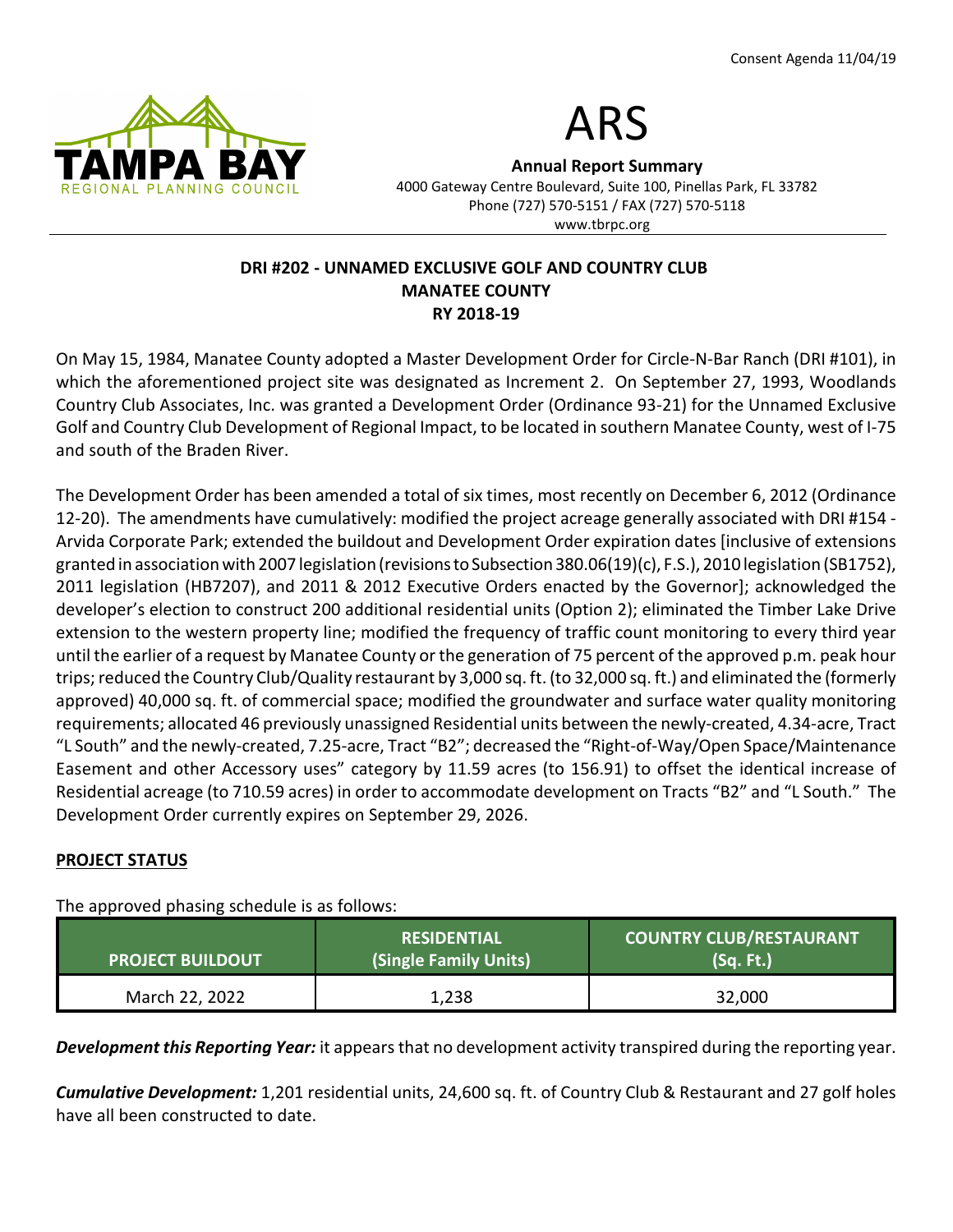Projected Development: the Developer has identified that future development will be contingent upon "market demand."

# SUMMARY OF DEVELOPMENT ORDER CONDITIONS

- 1. The Developer has previously submitted a copy of the Option 2 Traffic Study and the Master Drainage Plan, consistent with Conditions 4.B.1.a.2. and 4.D.(3), respectively.
- 2. In accordance with Revised Condition IV.B.1.b. (Ordinance No. 99-55), the Developer submitted results of triennial traffic monitoring (i.e. conducted every third year) as was conducted on February 28, 2018. This frequency was approved until such time as the County believes more frequent monitoring will be necessary or at 75 percent of the approved p.m. peak hour trips, whichever occurs first. The results of that monitoring revealed that the project was generating 422 trips (232 Inbound/190 Outbound) of the 1,260 p.m. peak hour trips (33.49%) approved for the project. It is noted that counts have varied considerably over the past four monitoring events, ranging from 1,022 p.m. peak hour trips (in 2005) to 298 (in 2009) to 394 (in 2012) to 287 (in 2015) to 422 (in 2018). Albeit all traffic monitoring results were considerably less than the approved volume, no explanation has ever been provided to address this relatively significant variations observed and reported. While little development activity has transpired over the past several years, it is presumed that the disparity may be largely attributable to the timing associated with the conduct of the traffic monitoring program and the potential exclusion of a large "seasonal" population. If and when future traffic monitoring is next conducted, the monitoring should be implemented during peak seasonal residency periods in order to ensure the accuracy of the counts. Based on the approved traffic monitoring frequency, it is anticipated that the counts will next be collected and submitted in association with the RY 2020-21 Annual Report. However, it is possible and perhaps likely that the project will be deemed "builtout" by that time, negating the requirement to conduct traffic monitoring and/or prepare and submit future Annual Reports.
- 3. The Developer continued to conduct surface and groundwater monitoring, with results provided to all relevant agencies, in accordance with Conditions 4.D.(2) & 4.D.(4), respectively. All samples are/were analyzed for pH, Temperature, Dissolved Oxygen, Conductivity, Turbidity, Ammonia, Biological Oxygen Demand, Chloride, Total Coliform, Fecal Coliform, Fluoride, Nitrate, Nitrite, Total Nitrogen, Total Kjeldahl Nitrogen, Orthophosphate, Total Phosphorus, Sulfate, Total Dissolved Solids and Total Suspended Solids among other parameters. It was recognized that Surface Water (SW) Stations SW-1 & SW-2 experienced "no flow conditions" and SW-3 "was dry at the control structures" in association with samples that were attempted to be collected for the Dry Season monitoring event on April 3, 2019. Similarly, in an attempt to collect samples for the Wet Season monitoring event on August 28, 2019, it was reported that SW-2 & SW-3 exhibited "no flow conditions" and Groundwater (GW) Station GW-3 "was not accessible."
- 4. The Developer has acknowledged that the required wetland mitigation monitoring was completed in 2002 following submittal of the fifth consecutive year of monitoring, in accordance with Condition 4.D.(7). The Development Order obligation included a requirement to monitor the herbaceous mitigation areas for a period of three years and the forested mitigation areas for a period of five years in order to ensure survival rates of at least 85 percent for planted species, species diversity composition, spreading and exotic species encroachment.